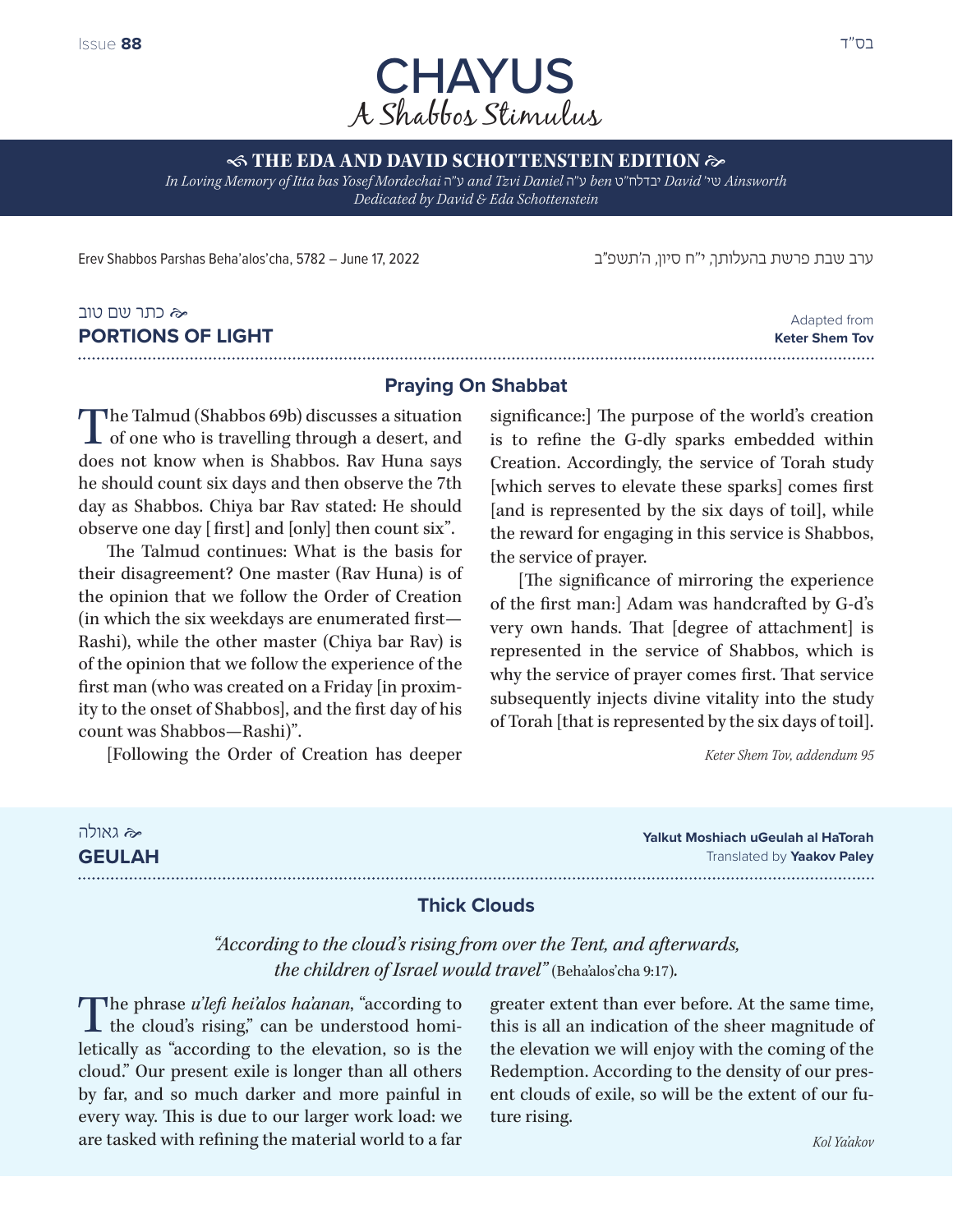### **Pesach Sheni and the Repentance of a Tzaddik**

### **The Context:**

One month after the 14th of Nissan is the second Passover, "Pesach Sheni," which offers those who could not bring the Paschal lamb on (the first) Pesach another chance to do so.

The Talmud records three different legal definitions of this 'makeup' sacrifice:

- a) It is an independent holiday,
- b) It is compensation for the first Passover,
- c) It repairs the first Passover.

According to the first definition, a convert who converted between both Pesachs, or a child who became Bar Mitzvah during that period, is obligated to bring the Paschal lamb on Pesach Sheni, because it is an independent holiday with its own sacrificial obligation, not contingent on the first Passover. According to the other two explanations, the convert or newly Bar-Mitzvah boy would not bring the sacrifice on Pesach Sheni, because they were not obligated in the original Paschal lamb of the first Pesach.

According to the second definition, Pesach Sheni offers a chance to absolve oneself of the punishment of *Kares* incurred by intentionally missing the first Pesach. It is a "compensation" for the first Pesach. Thus, is someone missed the second opportunity, even inadvertently, his punishmen of Kares remains.

According to the third definition, Pesach Sheni can actually "repair" the omission of the first Pesach; it is not a compensation for what was missed, but rather, is another designated date to offer the sacrifice. If a person intentionally missed both dates, then they incur the punishment of *kares*. But if one intentionally missed the first, and inadvertently missed the second, *kares* is not incurred (See *Pesachim* 93a).

### **The Question:**

Rambam enumerates Pesach Sheni as an independent *mitzvah*, implying that he agrees with the first definition, that Pesach Sheni is an independent holiday.

But if a person only offers a sacrifice on Pesach Sheni in the event that he missed the first Pesach,

how can it legitimately be considered a separate commandment when it is contingent on missing the first holiday?

Clearly, although both Pesachs are linked together, they have different definitions and purposes.

#### **The Explanation:**

The first Pesach represents the straight path of the *tzadik*—the righteous person who does not err and is aligned with the Divine will. Pesach Sheni represents the circuitous path of the *Baal Teshuva*—the penitent who erred and returns to proper conduct after introspection and regret.

The law is that a person cannot possess any trace of leavened product during the first Pesach, but he may consume leavened products on Pesach Sheni (Tosefta, Pesachim 8:3). Bread alludes to the inflated ego, the source of all negativity. The consummately righteous person does not contend with the ego; the penitent, on the other hand, works through his own ego in the process of repentance.

This also explains why the first Pesach is seven days while Pesach Sheni is only one day: the number seven represents the natural order, the righteous person proceeds on an orderly, naturally spiritual path. The penitent, however, radically reinvents himself in one moment. The one day of Pesach Sheni represents the capacity for radical change.

This is also why Pesach Sheni is in the month of Iyar, the month in which we count the Omer, progressively refining our animal soul and its negative impulses.

The three definitions of Peach Sheni allude to three variations of repentance:

- a) Pesach Sheni as "repair" represents repentance that follows immediately after a sin. After a sin (in the metaphor, missing the first Pesach) there is immediately another chance to repair one's behavior (in the metaphor, offering the sacrifice on Pesach Sheni).
- b) Pesach Sheni as "compensation" alludes to a person who says "I will sin, then I will re-

#### **A SICHA**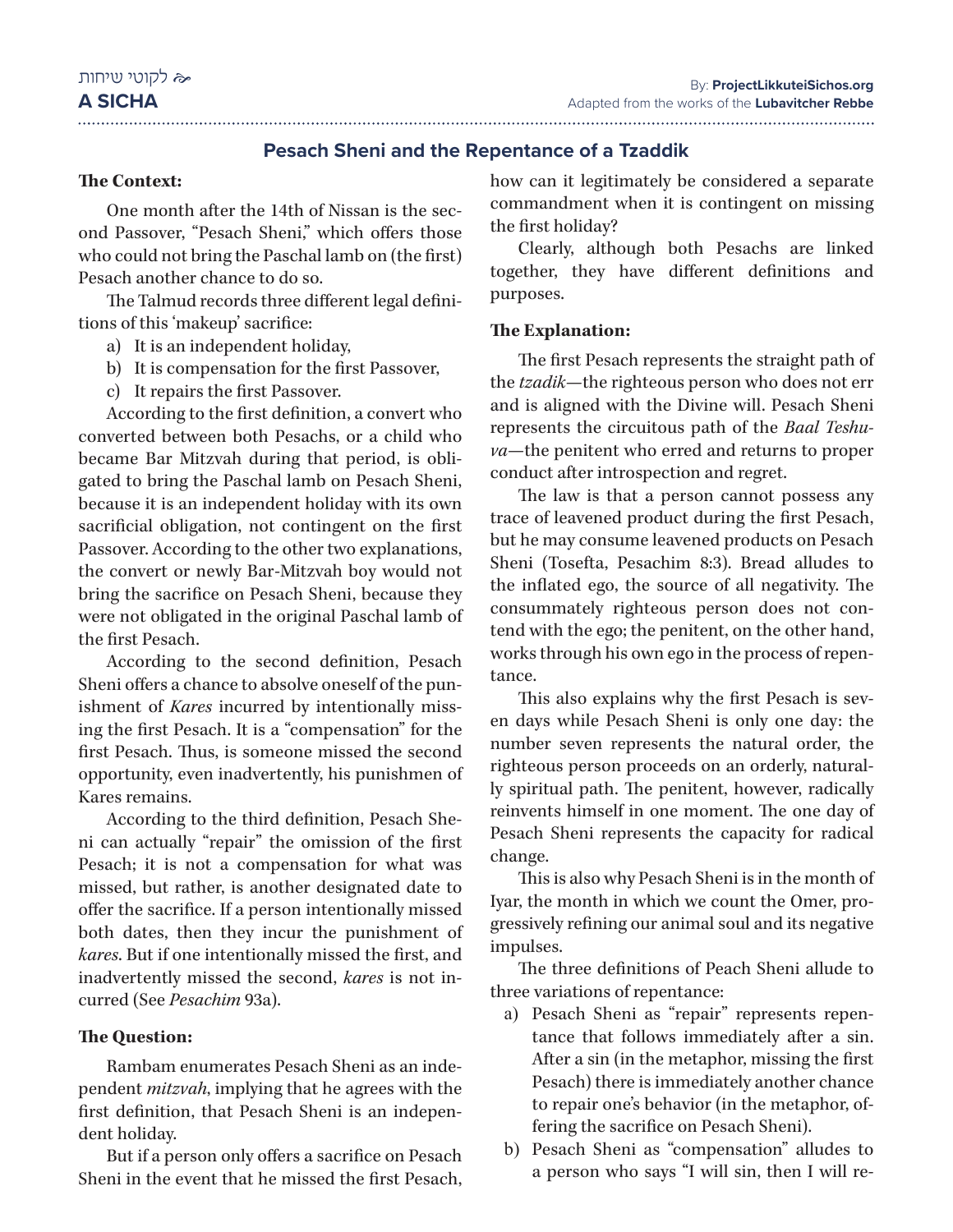pent." Under normal circumstances, this person is not given the opportunity to repent. But if he desperately attempts to repent, his repentance is accepted. Thus, his repentance merely "compensates" for a past deed that, at the time, could not be corrected.

c) Pesach as an "independent holiday" alludes to the repentance of the righteous. It is not linked to "missing" the first Passover, but it represents the ability of the righteous to "repent" for the innate lack that plagues every human being.

However, because the first Pesach represents the spiritual work of the righteous, it already includes the "repentance" of the righteous as well. Therefore, if one offered the sacrifice on the first Pesach, meaning, his conduct is that of a righteous person who also strives for repentance, he does not

need to offer the sacrifice on Pesach Sheni, because he has already fulfilled the aspect of repentance.

Thus, Rambam can count Pesach Sheni as an independent holiday, even while acknowledging that one who offered the sacrifice on the first Pesach does not offer on the second—because both Pesachs allude to different modes of Divine service, an one who is aligned with that of the first Pesach has within himself the mode of Pesach Sheni.

Nonetheless, the repentance of one who actually sinned is deeper than that of the righteous person, because his distance from G-d inspires a greater thirst for closeness with G-d. Pesach Sheni is primarily the holiday of actual repentance, and thus it is one day, alluding to the radical change a penitent is capable of.

*Likkutei Sichos vol. 18, p. 177ff*

| <b>≪</b> סיפור חסידי      |  |
|---------------------------|--|
| <b>ONCE UPON A CHASID</b> |  |

By **Yanki Tauber** Published and copyrighted by **Kehot Publication Society**

#### **A Weightless Life**

*We remember the fish which we ate in Egypt for free* (Beha'alos'cha 11:5)

"For free "—free of the mitzvos. (Sifri)

Many ask: Why did G-d command us to observe the mitzvos? He is infinite and all-transcendent in His existence - nothing can detract from Him nor add to His perfection. Can He possibly care what we do? Yet, our deeds are significant to Him. Not because of anything they inherently possess, but because He *chose* to imbue them with significance, for our sake. Life as a free lunch may be appealing at first, but soon turns tedious and threadbare. If life were not a struggle between right and wrong, if we did not have to sacrifice, toil, and accomplish in order to earn sustenance and happiness, it would be a joyless and meaningless exercise.

*Rabbi Menachem M. Schneersohn, the Lubavitcher Rebbe*

A wealthy nobleman was once touring his estate<br>and came upon a peasant pitching hay. The nobleman was fascinated by the flowing motions of the peasant's arms and shoulders, by the graceful sweep of the pitchfork through the air. He so greatly enjoyed the spectacle that he struck a deal with the peasant: for ten rubles a day, the peasant agreed to come to the mansion and re-enact his hay-pitching technique in the nobleman's drawing room.

The next day, the peasant arrived at the mansion, hardly concealing his glee at his new line of 'work'. After swinging his empty pitchfork for over an hour, he collected his ten rubles - many times

over his usual take for a week of backbreaking labor. But by the following day, his enthusiasm had somewhat abated. Several days later he announced to his master that he is quitting his new commission.

"But I don't understand," questioned the nobleman. "Why choose to swing heavy loads outdoors, in the bitter winter cold and sweltering summer heat, when you can perform such an effortless task in the comfort of my home and earn many times your usual pay?"

"But master," said the peasant, "I don't see the work."